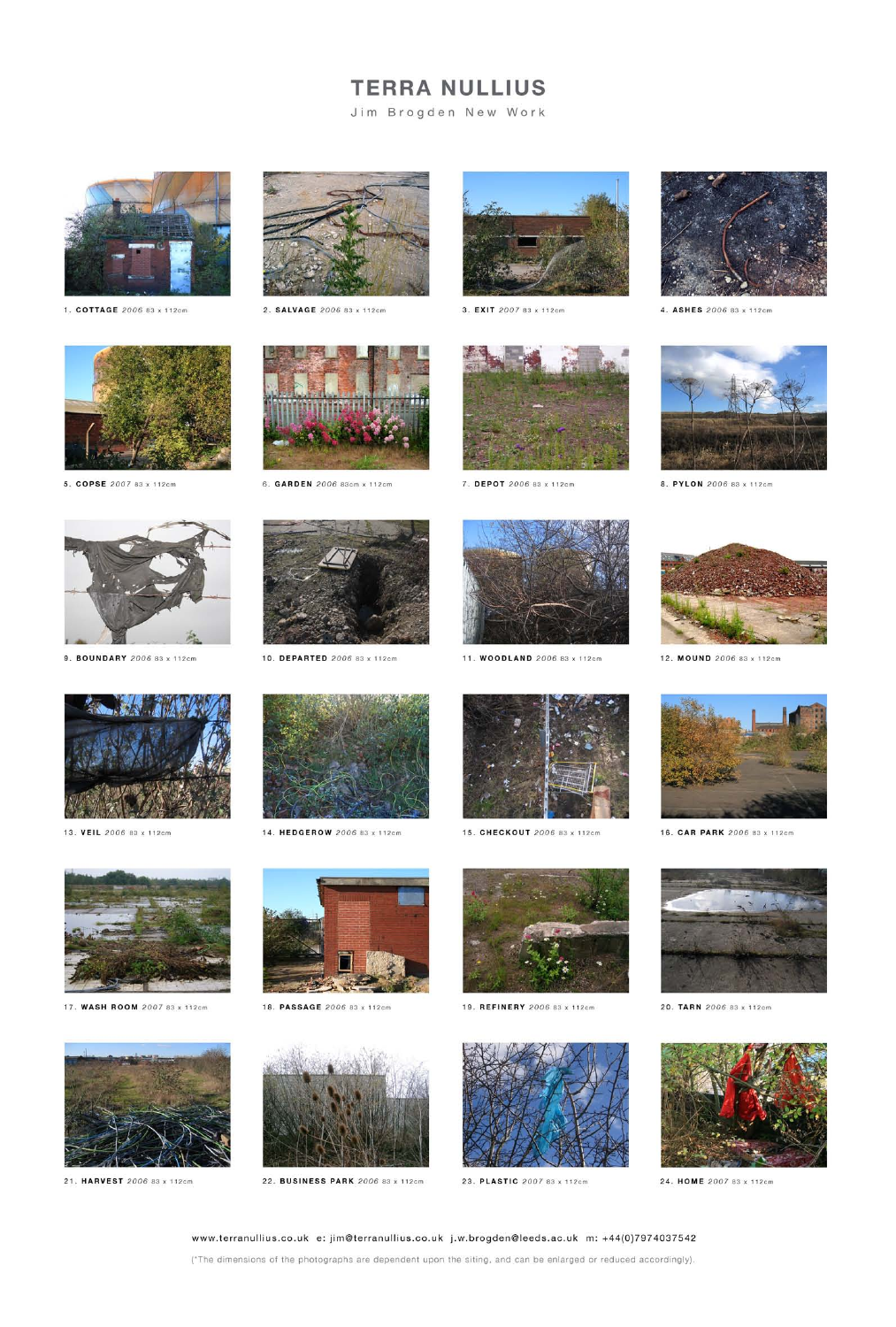## **JAMES BROGDEN**

### **Encountering the "Non-Place"**

#### **Introduction**

What do we mean when we refer to a "non-place"? One might consider these places as "liminal spaces." I propose that non-place is familiar territory, yet at the same time, an anonymous part of culture: locations that are recognised in relation to their iconography of the abandoned, places which most people usually avoid: "ruptured" spaces in the Nora<sup>[1](#page-15-0)</sup> sense, "exiled" urban zones where one inhabits a liminal "no-man's land," often situated amongst redundant industrial sites, abandoned spaces, often isolated by modern infrastructure developments—forgotten sites on the verge of recovery, regeneration or cultural erasure. Such interstitial places (not surprisingly) are found near prohibited sites within the urban milieu, where access and ownership are often ambiguous, or in dispute. There is the sense when walking through these non-places, that they are fugitive locations—having been created, I suggest, through a vicarious process of "urban renewal." And, as the leitmotiv of this paper, I would argue that these palimpsestic non-places act as potential metonyms for the displaced urban community, commemorating, in some new form, its passage, and, to a certain extent, an existing relationship with the perceived inequities of late-capitalism.[2](#page-15-1)

One of the functions of the contemporary photographer is to document the underbelly, the blind spot, of late-capitalism. The investigative photographer is a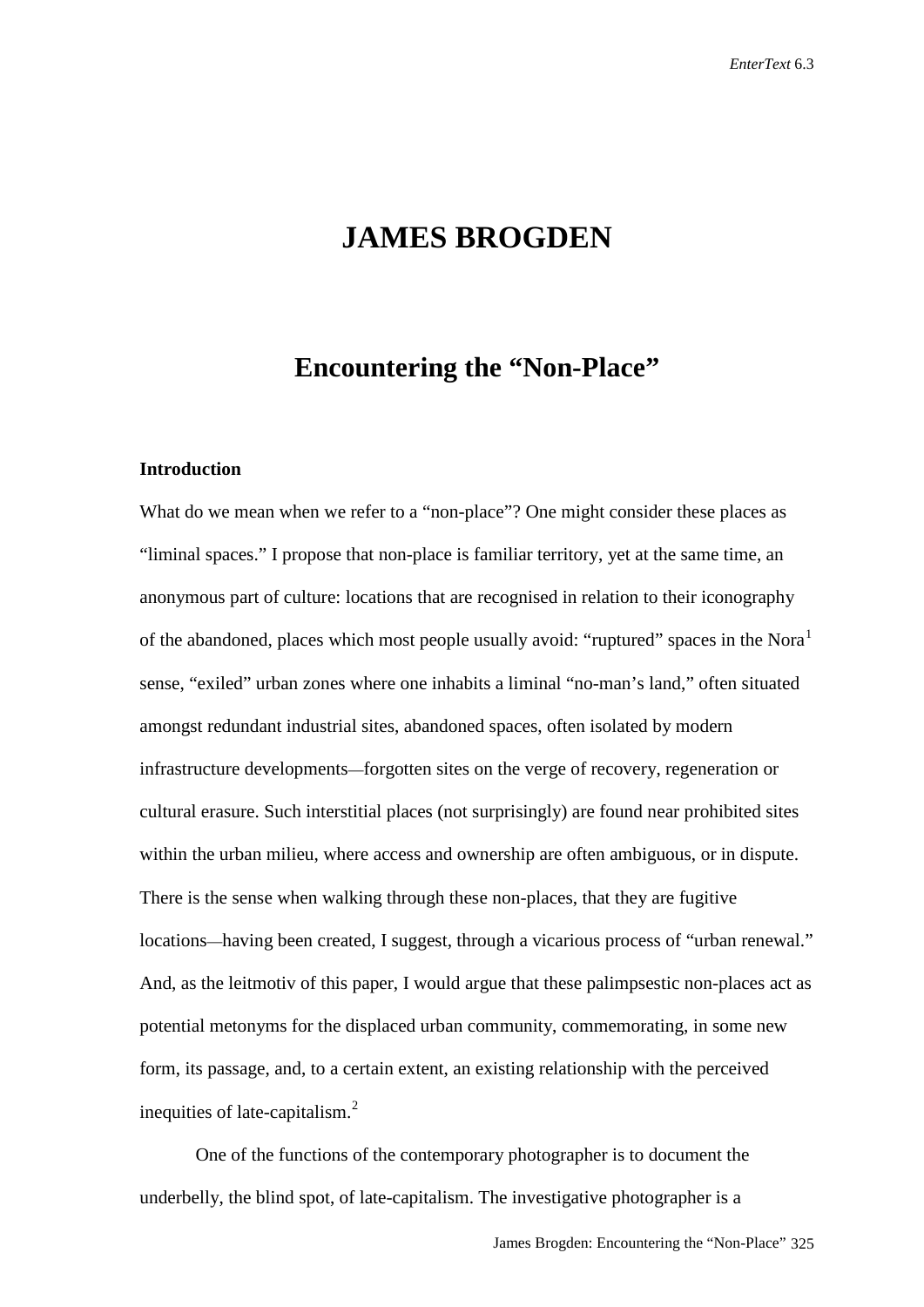"privileged witness"[3](#page-16-0) to the dismantling and erasure of a particular urban collective memory. It would seem appropriate in this age of rapid digital mediation of global culture, to choose the medium of digital photography to reveal the complex iconography of the non-place, where we confront the photographer as a "hunter" of the indexical, attempting to track the meaning of a new territory, to document the socio-economic narrative for an audience already experiencing what I would describe as image fatigue.<sup>[4](#page-16-1)</sup> In the manner of an "antiphon"<sup>[5](#page-16-2)</sup> (to borrow Roland Barthes's description of the photograph as "alternate chanting")*,* the photographs presented here record a specific example of an emerging non-place within a late-capitalist context: each digital photograph has the potential to elicit a dialogic encounter with the complex indexicality of the urban nonplace.

One could argue that the photographs depict a particular encounter with the perverse celebration of chance juxtaposition, quixotic intervention and departure— "prayer flags" of various plastic bags ensnared in hawthorn, images of absence, that may present an elegiac substitute for human presence. The intention is to present the abject in epic simplicity, where we are invited to encounter a contemporary simulacrum in the form of the distorted plastic bag, the rampant winter buddleia, a relocated shopping trolley.

To anticipate certain doubts as to the value of encountering "non-place" in the first place, I would argue that in the West (especially in Britain) the "non-place" could be regarded as an emerging cultural and bio-diverse asset. For, beyond its more utilitarian potential as a dormant "brown-field site" for redevelopment, there is the possibility to engage the urban inhabitant in, perhaps, a more unconventional landscape experience, an experience that potentially subverts the expectations of the public garden and park. This absence of a municipal landscape-design aesthetic within the existing non-place could provide for a desire in people (especially some children) to have the opportunity to make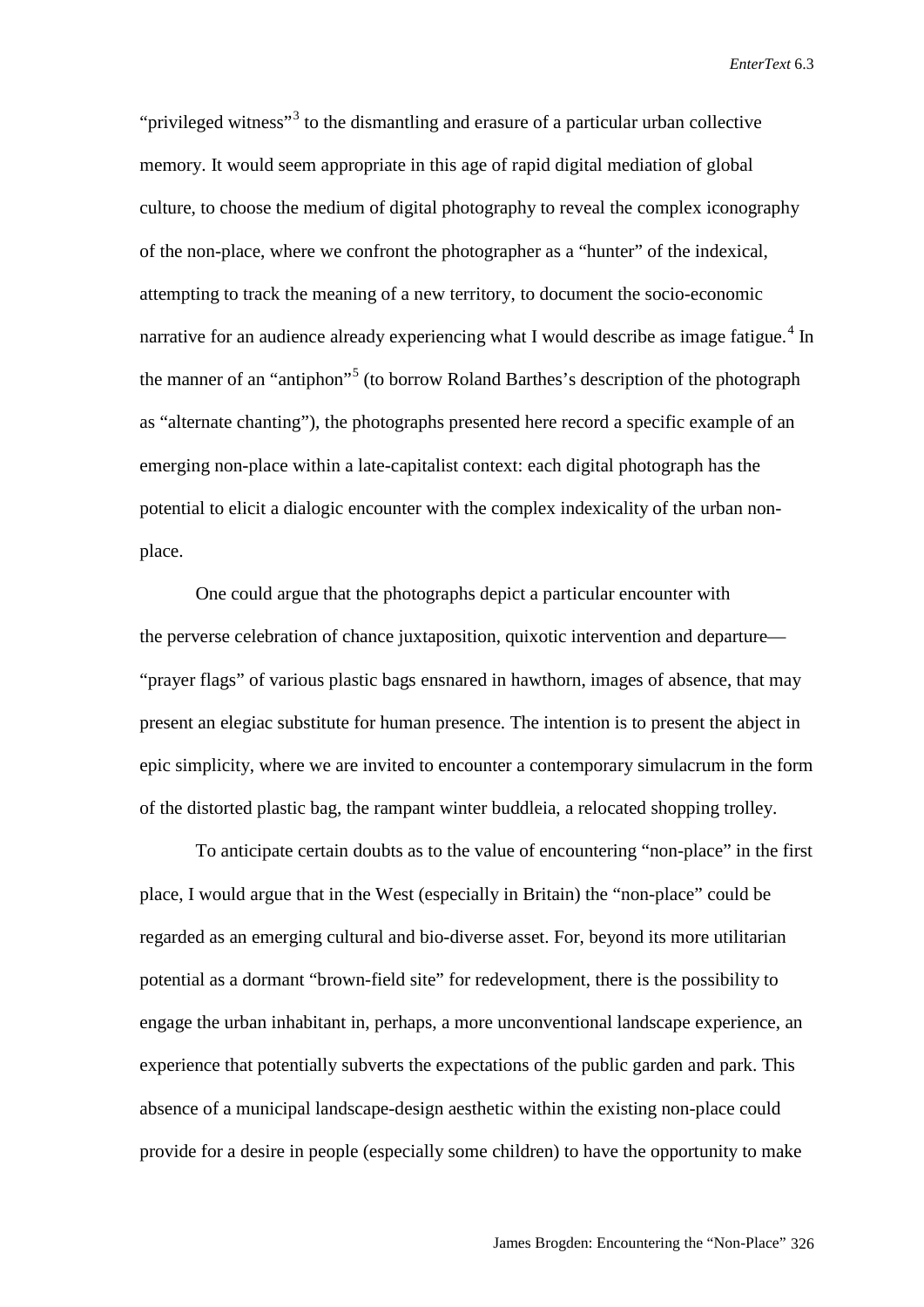sense of a less prescriptive urban space—through a more empowering interrogation of non-place iconography.

#### **Defining the "non-place"**

It is perhaps useful at this juncture, to highlight briefly the case for children<sup>[6](#page-16-3)</sup> and their relationship with the "non-place." When I have shown photographs of non-places to a range of adult audiences in the UK, their first impulse is to declare that the places depicted remind them of where they played as children. The photographs seem to elicit an immediate childhood reverie—of unique adventures in the zones which we are referring to here as "non-places." Those members of the audience who spoke vividly of such places would have been children (aged 5-16) in the period 1960-1980. This discussion is by no means an analytical study of the value of non-place as a public amenity; nevertheless, anecdotal evidence of this kind does perhaps strengthen the case for a change in attitude to non-places, as such areas clearly affect people. They value the perceived "chaos" of these random parcels of land, which, in the broader context of my argument, I would refer to as the "shrapnel" of "late-capitalism,"<sup>[7](#page-16-4)</sup> where the incongruity of industrial remnants is absorbed into the fabric of natural re-colonisation and re-wilding. One could argue that childhood incursions into such places make a valuable contribution to child development, providing an introduction to "risk-taking" creative play, in most cases liberated from parental supervision. More importantly, I would suggest, these places provide the opportunity to interact imaginatively with a range of discarded materials—to create idiosyncratic games released from the imposition of municipal signposting $\frac{8}{3}$  $\frac{8}{3}$  $\frac{8}{3}$  found outside the non-place. One might consider this shift in the public debate regarding children and their spatial engagement, in the context of so much of our landscape experience—in which our reading of landscape is often decoded for us, not only through navigational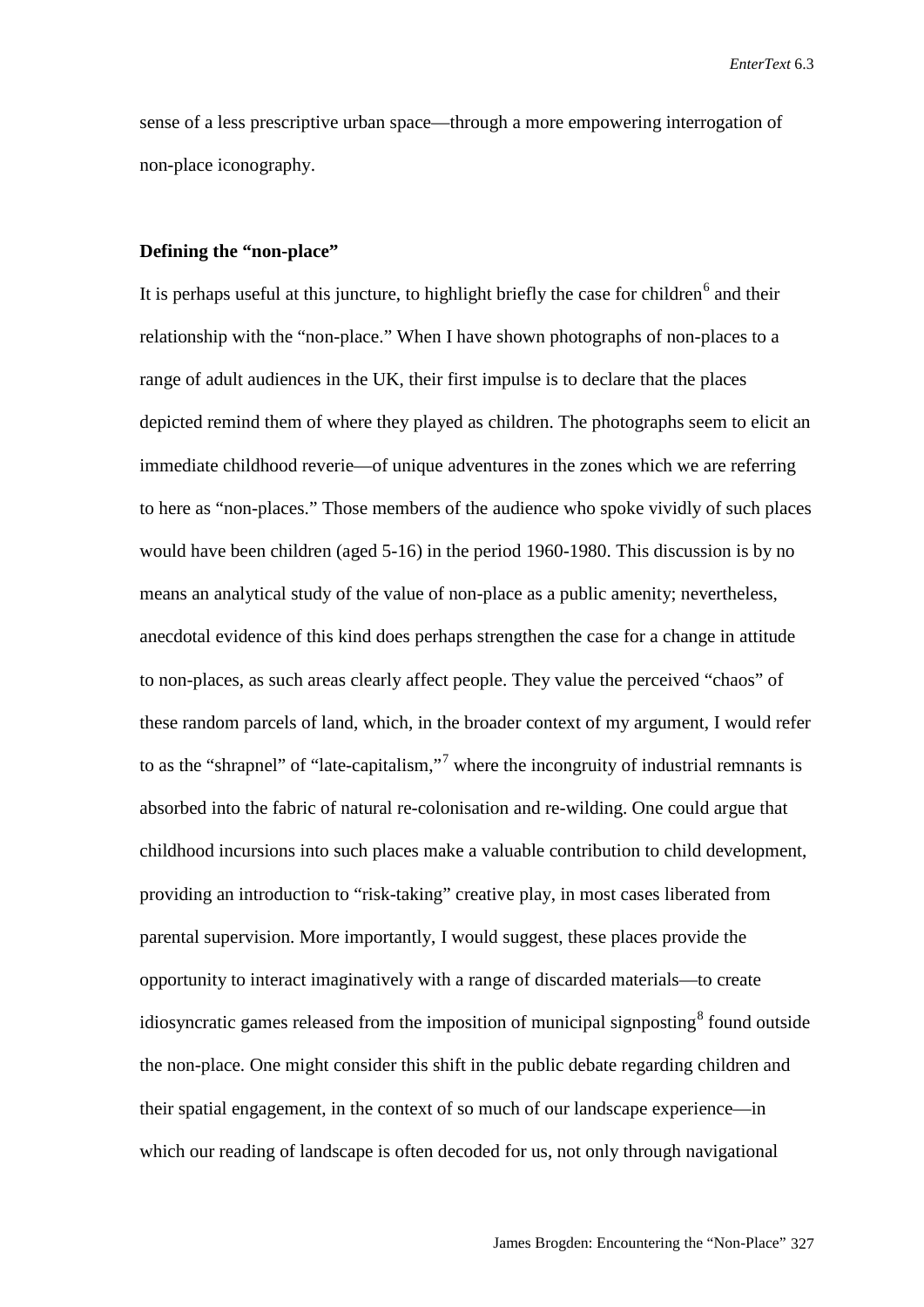devices, but through "aesthetic prompts" whose function, I would suggest, is to confirm and legitimise the value system of the dominant ideology.

In relationship to Britain, some might argue that many of our landscape encounters are perceived through the pervasive lens of the heritage industry as well as through literary associations, as exemplified by designations such as "Brontë Country" in West Yorkshire, or "Hardy Country" in Dorset. This process of both explicit and implicit privileging of one place over another is most evident in the designation of the National Park, a landscape "construction" (in the cultural sense), completed with the obligatory visitor centre and further articulated through the interactive tourist information screen. It is here that we witness the visitor as "pilgrim" to the venerated site, suggesting a degree of complicity in an agreed valorisation of nature and landscape.

Furthermore, let us consider what I would term "the plaque effect," where value is bestowed upon landscape through a form of spatial "branding"—a "designer label" for place, perhaps? In this context, we may wish to hypothesise (for "demonstration purposes only") how the authority of the plaque might transform the reification of the "non-place:" say, for example, on an anonymous arboreal embankment along the M1 motorway? Would we then perceive that place differently? I suggest that we would.

Heidegger described the "liminal" experience as a space between two worlds, a potent middle ground that holds, joins and separates two worlds at the same time. Interestingly, the cultural anthropologist Victor Turner advanced the theory that from time to time people inhabit states of marginality, inbetweenness or liminality.<sup>[9](#page-16-6)</sup> For Turner the value of liminal experiences lay in their ability to expose "new realms of possibility," and more importantly (in the context of our discussion here), could provide opportunities to subvert or challenge "cultural givens or conventions."

The *status* of the "non-place," I would argue, is in marked contrast to the more embedded cultural notions associated with the *park*, *countryside*, and, more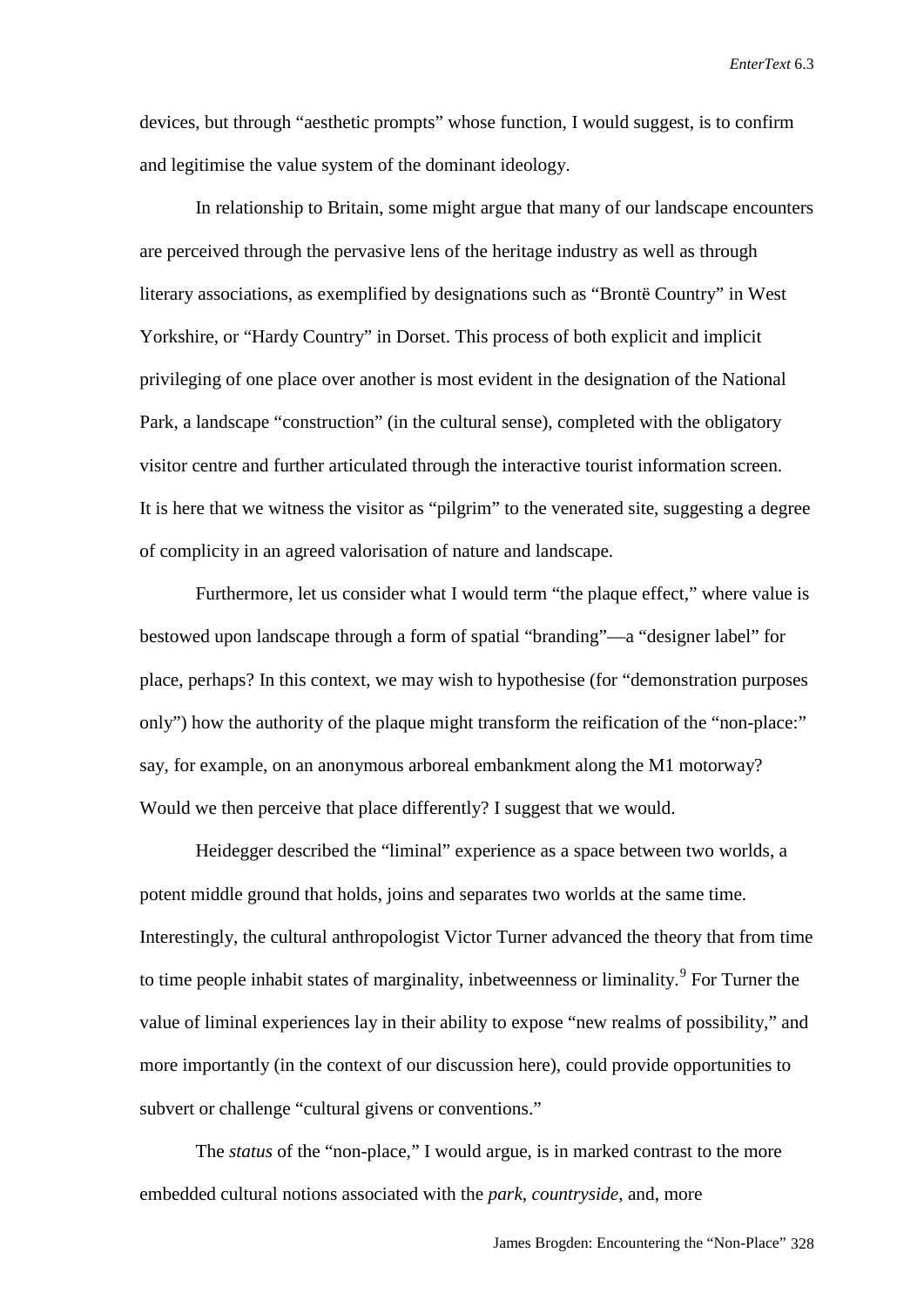problematically, the *wilderness*. In general, most of the population disregard non-places. They are usually engaged with as neutral zones which have to be passed through on the way to the "real" destination—unless you are destitute, of course, when such places may offer some form of temporary shelter. To provide a more ludic definition of the non-place, one would not expect to find recreational activities taking place there. And, to allude to the golf-course scene in the Michael Douglas film *Falling Down[10](#page-16-7)* there are no families having picnics here either. On the contrary, one is more often confronted by the anthropological evidence of a more feral and disenchanted human agency, where one recognises that the contemporary *imbroglio* of non-place is not without its social problems associated with drug use, increased fly tipping, car theft disposal, itinerant habitation, and other site-specific problems.

#### **Culture and non-place**

It is appropriate at this stage to contextualise the cultural potential of non-place, for, in an age when the main agenda is focused on global environmental issues such as climate change, the potential of indeterminate non-places to make a positive contribution to the broader debate has perhaps been overshadowed by their ordinary locations and their relatively small scale. Nevertheless, if these fragmented non-places (in which I include motorway embankments and roundabouts, etc.) were hypothetically collated into one specific area, then its size would probably rival a UK national park, and furthermore, this non-place "park" might even display, paradoxically, a greater biodiversity. My contention is that these disparate non-places are emerging as the "new landscape," a "new landscape" that requires sensitive stewardship to retain its essentially idiosyncratic qualities.

A similar sentiment resonates throughout John Vidal's *Guardian* newspaper article<sup>[11](#page-16-8)</sup> published in May 2003, in which he challenges the assumption that late-capitalist non-places are worthless wastelands: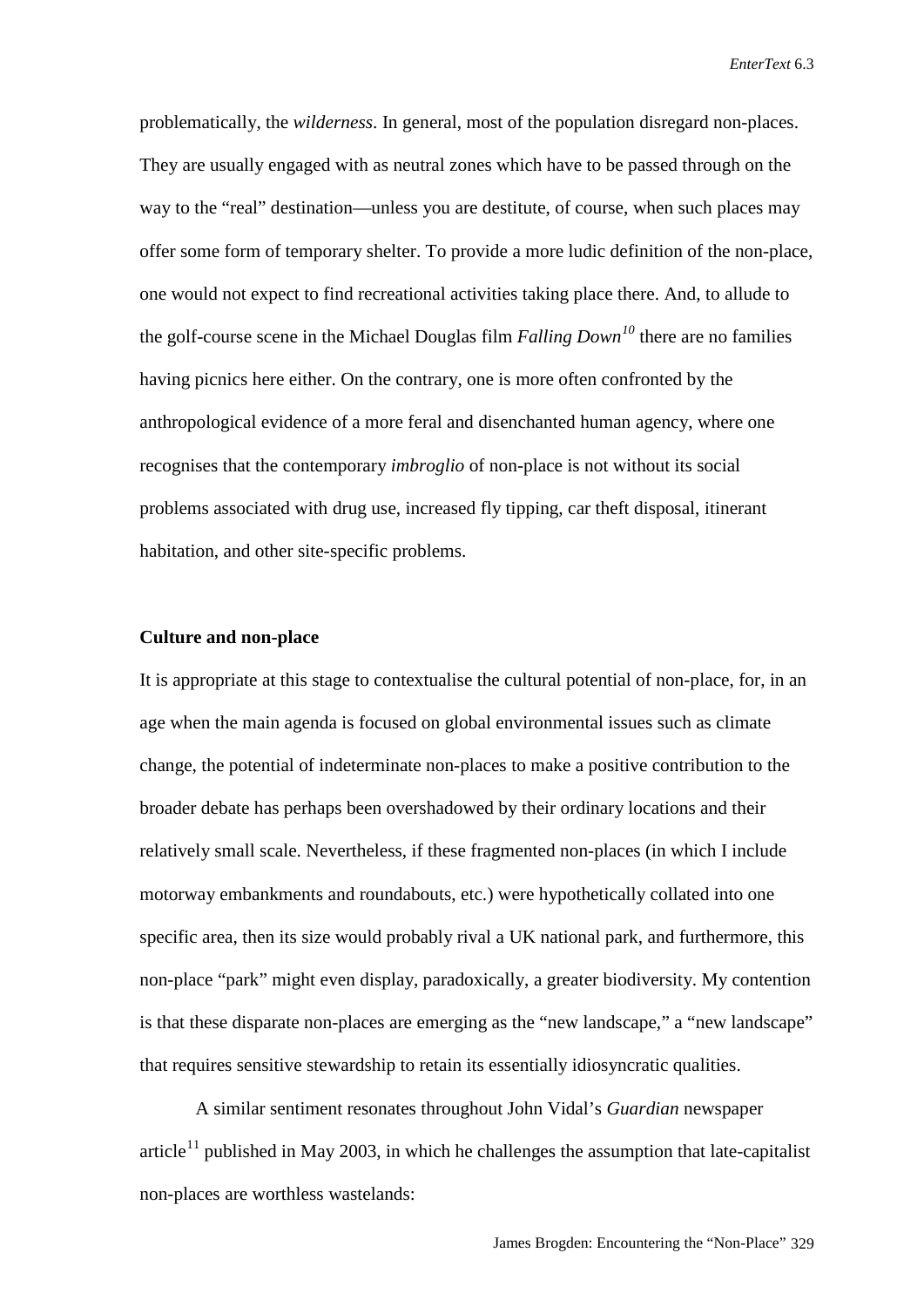Being hailed as England's rainforest… the former Occidental site on Canvey Island is an oasis in a landscape of oil refineries, new housing, massive roundabouts and drive-through McDonalds. Laid out with concrete roads and street lighting, it has been untouched for 30 years…. [I]t has already been found to be home to at least 1,300 species, including 30 on the UK "red list"….

What seems to connect these disparate non-places is a shared public "amnesia," a perceived absence of cultural definition, compounded or even exoticised by ambiguous public access. Iain Sinclair alludes to this process of exoticisation through restrictive access during his recent account of a "modern pilgrimage" around the M25 motorway encircling London: "Land, which is forbidden, is also preserved: …that which is unviewed becomes the ultimate view."[12](#page-16-9) There are parallels to be drawn between the problematic accesses to certain non-places, and the difficult access to land owned by the Ministry of Defence in the UK, where again, paradoxically, there is evidence of a flourishing wild life habitat. We are also reminded of the former industrialised zones of East Germany, the no-man's land associated with the Berlin Wall, and, of course, the revealed "green corridor" tracing the former route of the *Iron Curtain*, where, unsurprisingly, nature has benefited from a restricted programme of industrialisation. In view of the previous claims made for a more positive acknowledgement of non-place, do we then concede that culture is predisposed to privilege certain landscapes for veneration and commemoration?

It may be difficult to refute that established natural icons such as forests, mountains, and rivers, have embedded various cultures, providing cultural stability through associated rituals, symbolism, a profound sense of place, and belonging landscape symbolism which, I suggest, is often resurrected to bolster the notion of national identity, for various reasons. One could argue that this innate need to belong to a particular landscape still exists amongst our displaced, and constantly evolving, urban communities, as they endeavour to adapt to "flexible working conditions" and the more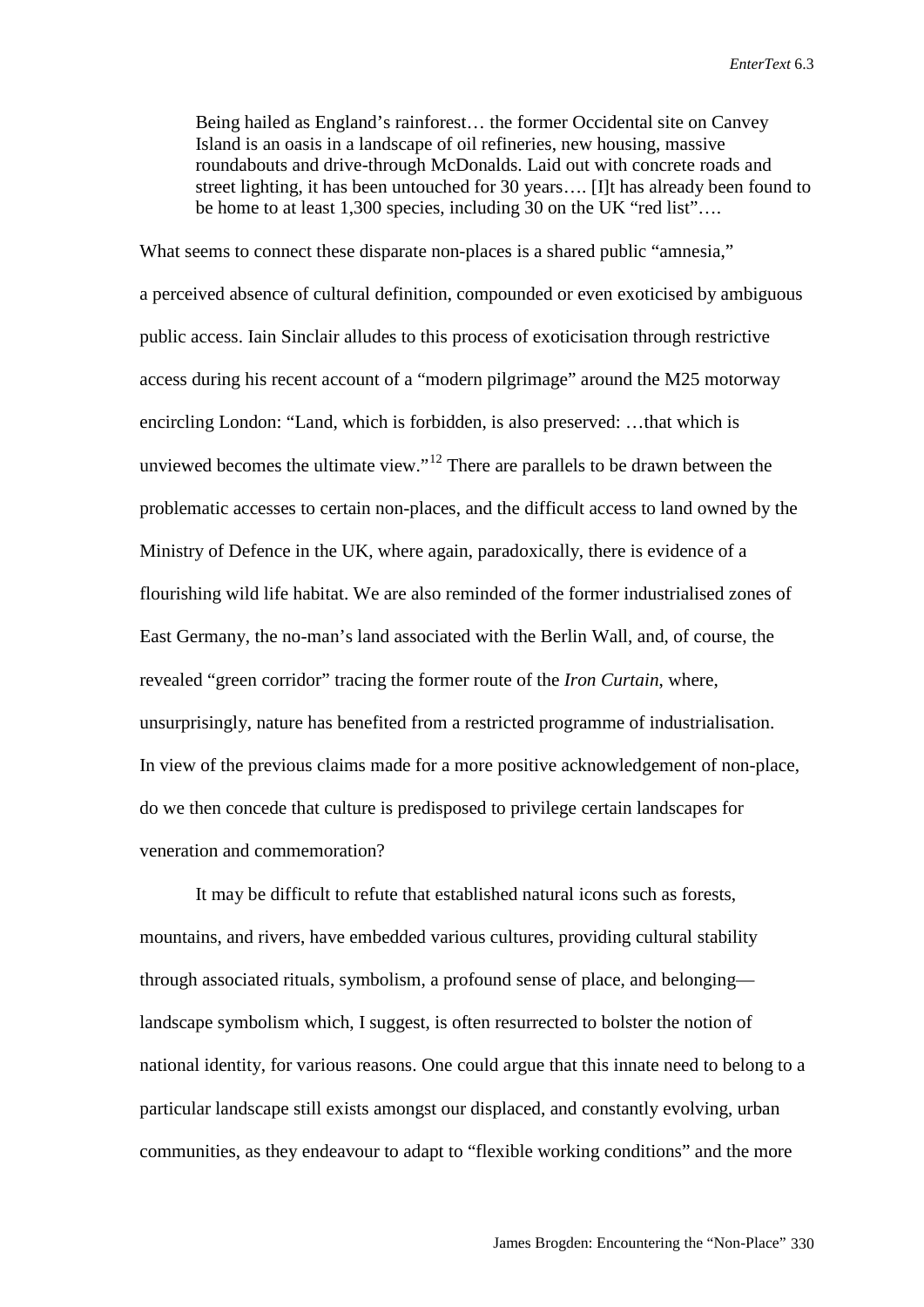general massification of late-capitalism, and (to an increasing extent) what Marc Augé would define as "supermodernity."<sup>[13](#page-16-10)</sup>

#### **Late-capitalism and the anthropology of non-place**

The term "late-capitalism" in relation to non-place is applied throughout this paper to denote the rapid socio-economic changes associated with globalisation, the increased fluidity of technology, transport, and communications; and furthermore, according to Marc Augé in *Non-places: Introduction to an Anthropology of Supermodernity*, these effects are embroiled in the recent notions of "accelerated history" and history "without meaning," where the pace of time and information precludes any meaningful reflection upon the recent past: "For it is our need to understand the whole of the present that makes it difficult for us to give meaning to the recent past."<sup>[14](#page-16-11)</sup> This feeling of dissociation from the recent past through the complex negotiation with the present, compounded by an uncertain future, may, I suggest, find physical form in the non-place. Most non-places provide the interested visitor with "forensic" evidence of a dispossessed human agency, in which we are invited to deconstruct the encoded casualties of late-capitalism—the marginal place frequented by the marginal. This is non-place as repository for the detritus, so often ascribed as symptomatic, of Western consumerism. Although capitalism created urban non-places in the nineteenth century through dynamic industrial expansion (and housing provision for its workforce, etc.), during the 1960s (specifically in the UK) a unique rupture of the urban landscape took place, through the adoption of the new aesthetic of high-rise urbanism, supported by a robust road development strategy. Although this urban "renewal" included provision for palliative green open spaces, since the early 1980s these same urban zones have continued to change through the construction of the ubiquitous business park, its associated ribbon development, and the more recent appearance of the gated community. These new structures, which are seen to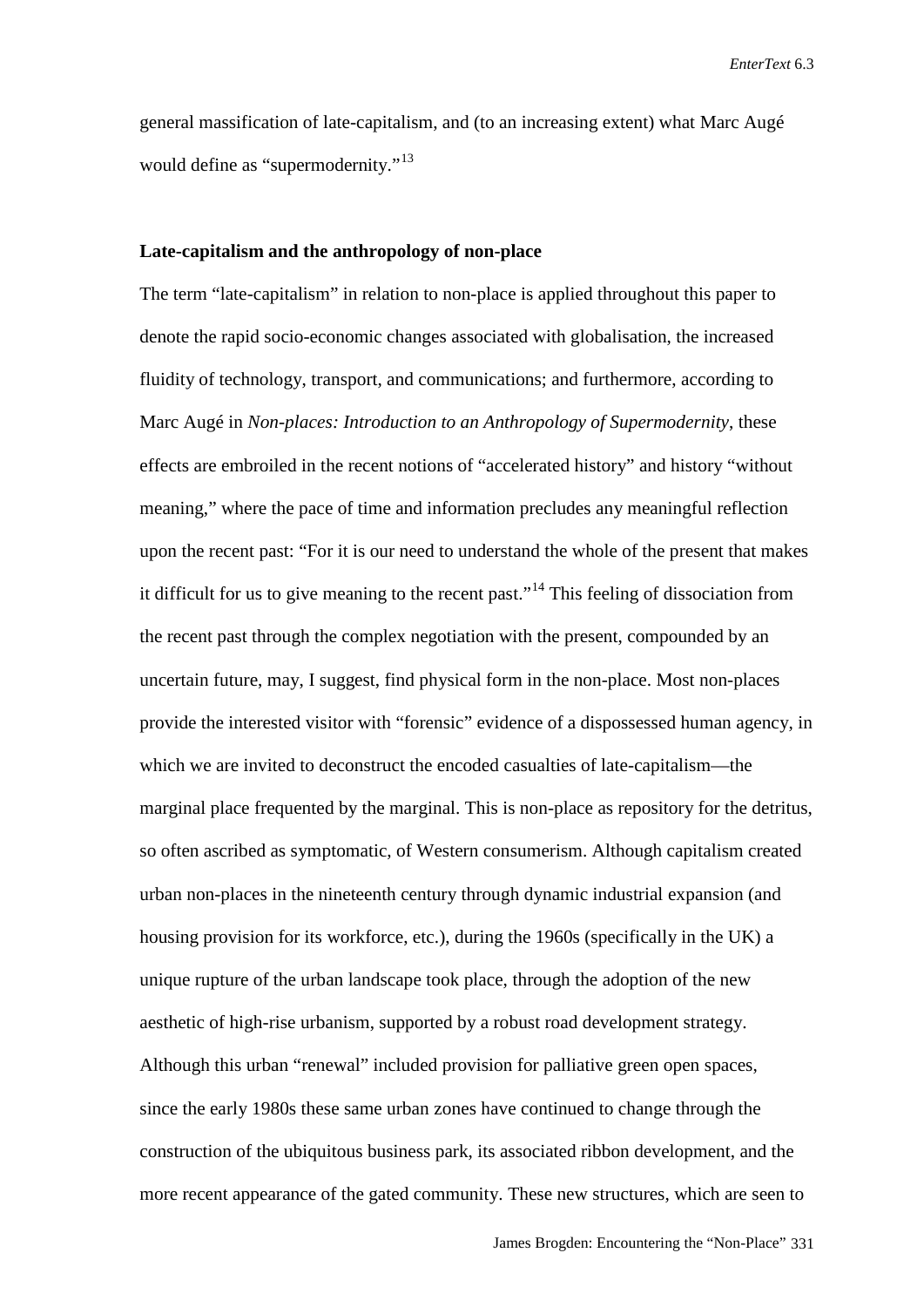promote a return to "city living," are often ironically contiguous to the remnants of an industrial past that relied upon workers living within walking distance or the sound of the factory siren. Many such workers (some retired) now find themselves displaced to the new estates located throughout the metropolitan zone.

I would argue that the topography of late-capitalism (in comparison to the nineteenth century) reflects the struggle over space: who controls it, for what reasons, and to what ends? If we consider nineteenth-century capitalism to represent the desire for faster production, then the late-capitalist (twenty-first century) equivalent seems more concerned with the economic advantages of "out-sourcing," utilising "smart technology," and, in certain circumstances, is content to sit on assets—especially land. My point is that speculative investment in land (and certain properties of course) could be a determining factor in the production and fragmentation of non-places throughout Western cities. As a result of this complex zoning of the modern city into various active and dormant sectors, we witness the inexorable inscription made by big business (and the state) on our sense of the city as "place" (with meaning), rather than the more impersonal and abstract term of "space."

What then are the effects of the rapid transformation of the remembered urban milieu into non-place? Perhaps a consequence of this late-capitalist urban configuration is that the notional link between a "sense of place" and a sense of collective belonging becomes increasingly untenable (or at least under threat), where a general feeling of alienation persists. Therefore, have we underestimated the power of place to unite communities—to withstand the fracture of collective memory, as Nora lamented so presciently in *Les Lieux de Mémoire*? The feeling of physical and emotional detachment from place is alluded to by Barry Sandwell:

the 'crisis' is not purely intellectual or 'spiritual.' In essence it reaches into the personal, social, and political fabric of modern societies [and] the 'loss of truth'… now inscribed in the central institutions and technological media of modern life.[15](#page-16-12)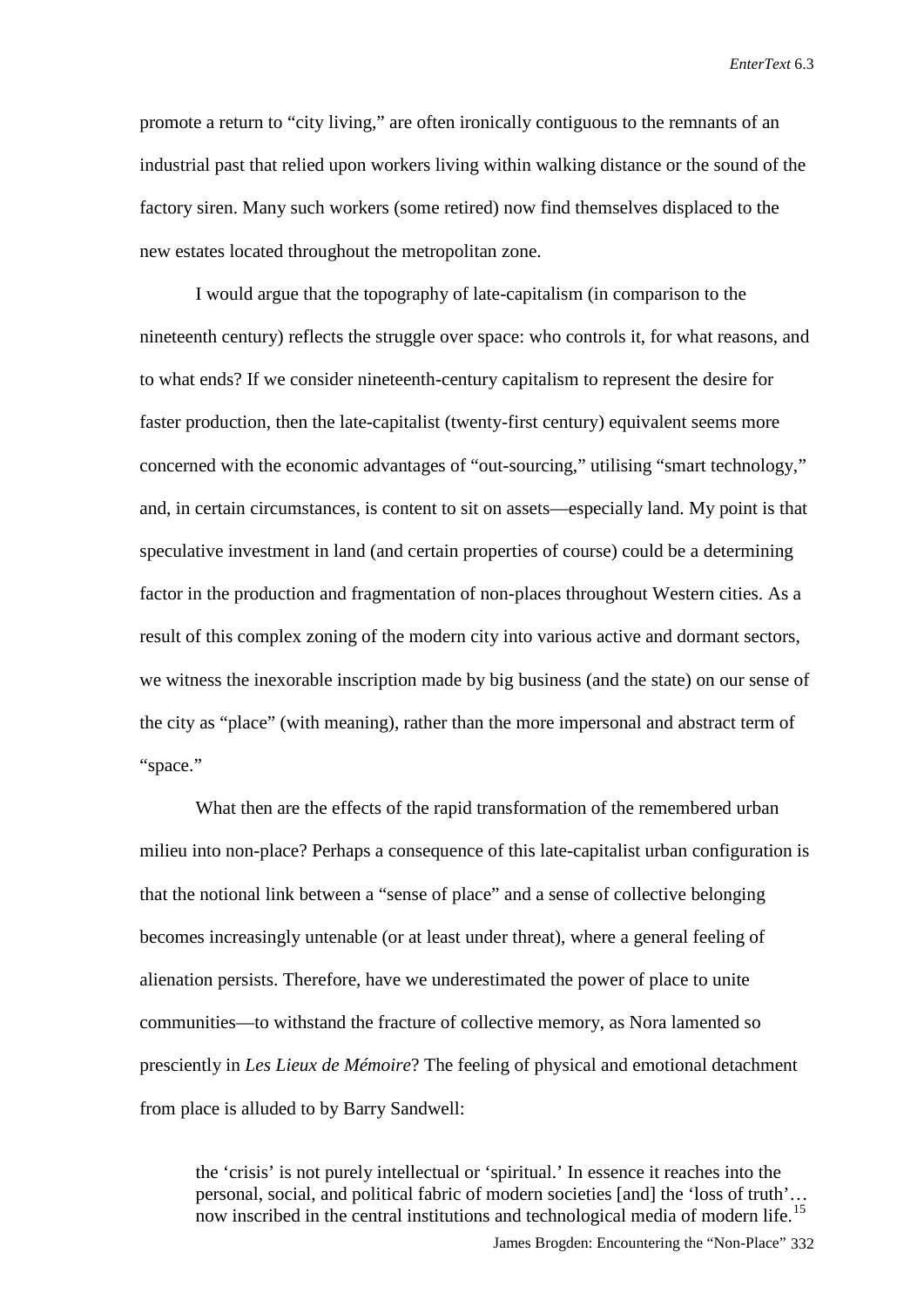Can the modern self find some form of consolation from this crisis of identity<sup>[16](#page-16-13)</sup> by finding new urban encounters—new routes in those non-places previously overlooked? Could this potential re-engagement with non-place (however individual and infrequent such encounters may be) form some tenuous sense of collective belonging with place, as a gesture of "resistance" to the ineluctable homogenisation and mediatisation of the local, regional, and national landscape?

#### **Recovering collective memory through non-places**

In the context of inexorable urban change, how can we recover what has already been lost from the urban landscape in the recent past? And what exactly is it that we wish to recover? One might suggest that the non-place functions as a compressed "archive" for a form of collapsed collective memory—the non-place as a potential palimpsestic countermonument, to "commemorate" the displacement of the urban community's sense of place, each one unique, depending on the neighbourhood and city.

In the wake of post-1960s late-capitalism, the non-place may provide an opportunity to step off the accelerated future alluded to by Augé, to enable a more reflective engagement with the recent past. Although the clues to this past may not be easily exhumed from the detritus of the ever-present, the memory "trace"<sup>[17](#page-16-14)</sup> (to borrow Freud's term) once found, could trigger some form of memorial association or, in relation to the legitimacy of non-place itself, stimulate further discussion. For, as the debate expands (amongst a range of interested parties) in relation to the potential value of non-place, the more likely the erosion of the "non" in "non-place" may occur, to be reinscribed as "place" (with meaning) perhaps.

James Brogden: Encountering the "Non-Place" 333 Although I understand that my claim for the non-place to be perceived as an emerging memorial place, or counter-monument, could be viewed as hyperbolic or simply absurd (in the context of the largely ignored status of such places), I would like to suggest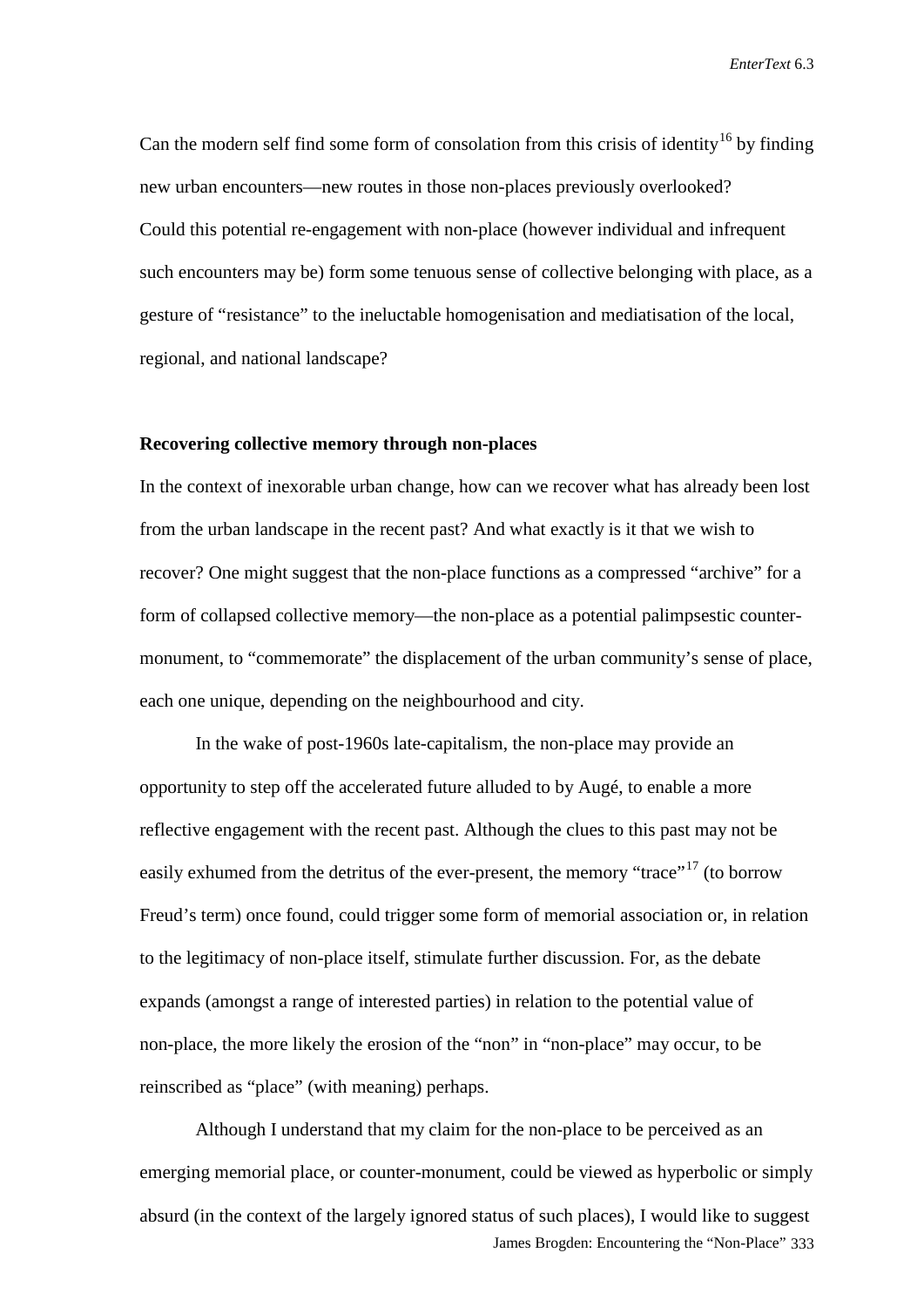here that the memories of these non-places (especially those associated with our formative years, referred to earlier), have the potential to contribute to the "DNA" of the self, and, in a broader sense, to the accretive collective memory of community. It is, in fact, common practice for people to make sense of their social identity by reference to their environment: for example, "to place someone," to "know one's place." (Interestingly, one person's "place," with meaning, could be another person's "non-place," without meaning), a selection process as unpredictable and complex as the formation of memory itself). According to Peter Jackson, the "language of social existence is unmistakably geographic," as he calls for a decoding of landscape imagery, a reading of the environment through "maps of meaning,"<sup>[18](#page-16-15)</sup> which reveal, reproduce and sometimes resist social order. To continue this navigational metaphor, we may consider non-places as random folds within a much used map, a narrative "glue" which, however fragile that adhesion may be, could be seen to make an important contribution to the accretion of collective memory. Antze and Lambek examine the significance of this narrative process within the architecture of memory: "In forging links of continuity between past and present, between who we are and who we think we are, memory operates most frequently by means of the threads of narrative."[19](#page-16-16) And, as Paul Ricoeur also reminds us in *Memory, History, Forgetting*, "It is through the narrative function that memory is incorporated into the formation of identity: [with] memory as the temporal component of identity, in conjunction with the evaluation of the present and the projection of the future."<sup>[20](#page-16-17)</sup> The regeneration, or the overly enthusiastic preservation, of these palimpsestic non-places could sever such dormant social and economic narratives from future exploration, thereby precluding an alternative direction in negotiating the modern self.

#### **The representation of non-place**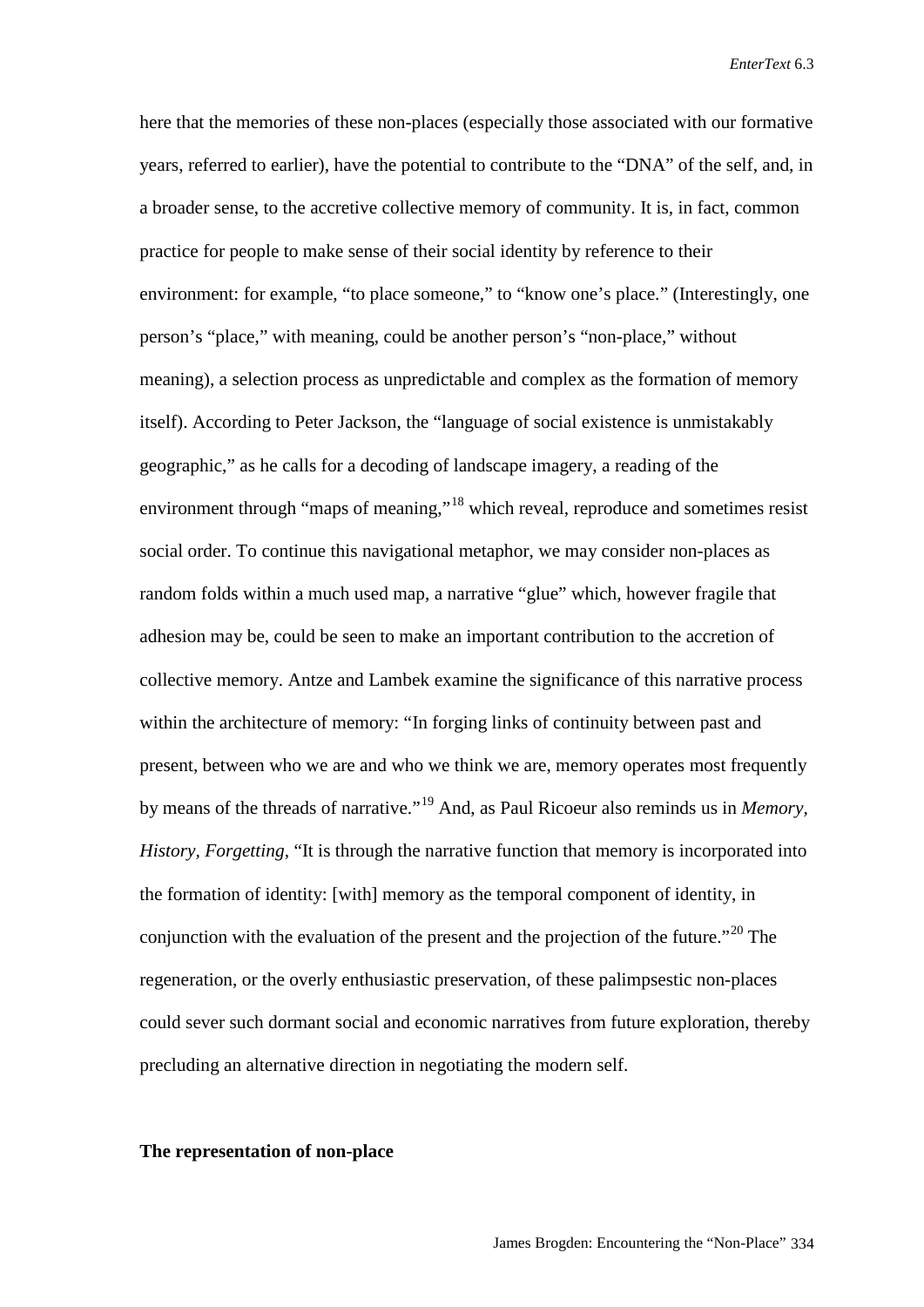The term indexicality here describes the ability of the photograph to fix in focus a remarkable "index" of disparate visual elements in great detail, enabling the viewer to scan the surface at leisure—to form connections through a deconstruction of the semiotic surface. Discussing photography in *The Production of Space,* Lefebvre (perhaps echoing some of our earlier non-place and late-capitalist discussion) declares that the role of photography is to locate "implicit and unstated oppositions,"[21](#page-16-18) where we experience "a political economy of space,"[22](#page-16-19) in which the processes of centralisation and monopolisation that underwrite capitalist competition produce direct and indirect spatial effects which transform lives at "micro and macro levels."<sup>[23](#page-16-20)</sup> Through the visual exploration of these non-places as a pedestrian, one has to acknowledge physically the inextricable link between the motorcar and the late-capitalist urban landscape, in which non-places could be seen to be the progeny of this symbiosis. The revelatory potential of this peripatetic activity is discussed by Michel de Certeau in his essay *Walking in the City*: "Pedestrian movement can be seen to open up individual experience to new and different ways of perceiving and designing the world."<sup>[24](#page-16-21)</sup>

There is evidence, amongst certain sections of the contemporary arts, of a renewed interest in places which do not conform to the more conventional template of landscape beauty. What seems to connect these more recent representations is perhaps a common interest in the revelatory potential of place and memory in relation to the search for identity. This search for landscapes that reveal what one might term "socio-political truth," is epitomised in the UK by prescient chroniclers of the emerging non-place hinterland such as the novelist J. G. Ballard and the psycho-geographer Iain Sinclair. In North America several prominent photographers have engaged with the non-place landscape. One of the most memorable of these projects was created during 2000 by the photographer Joel Sternfield, whose seasonal recording of the redundant fourteen-milelong suspended New York commercial railway, the High Line, questions notions of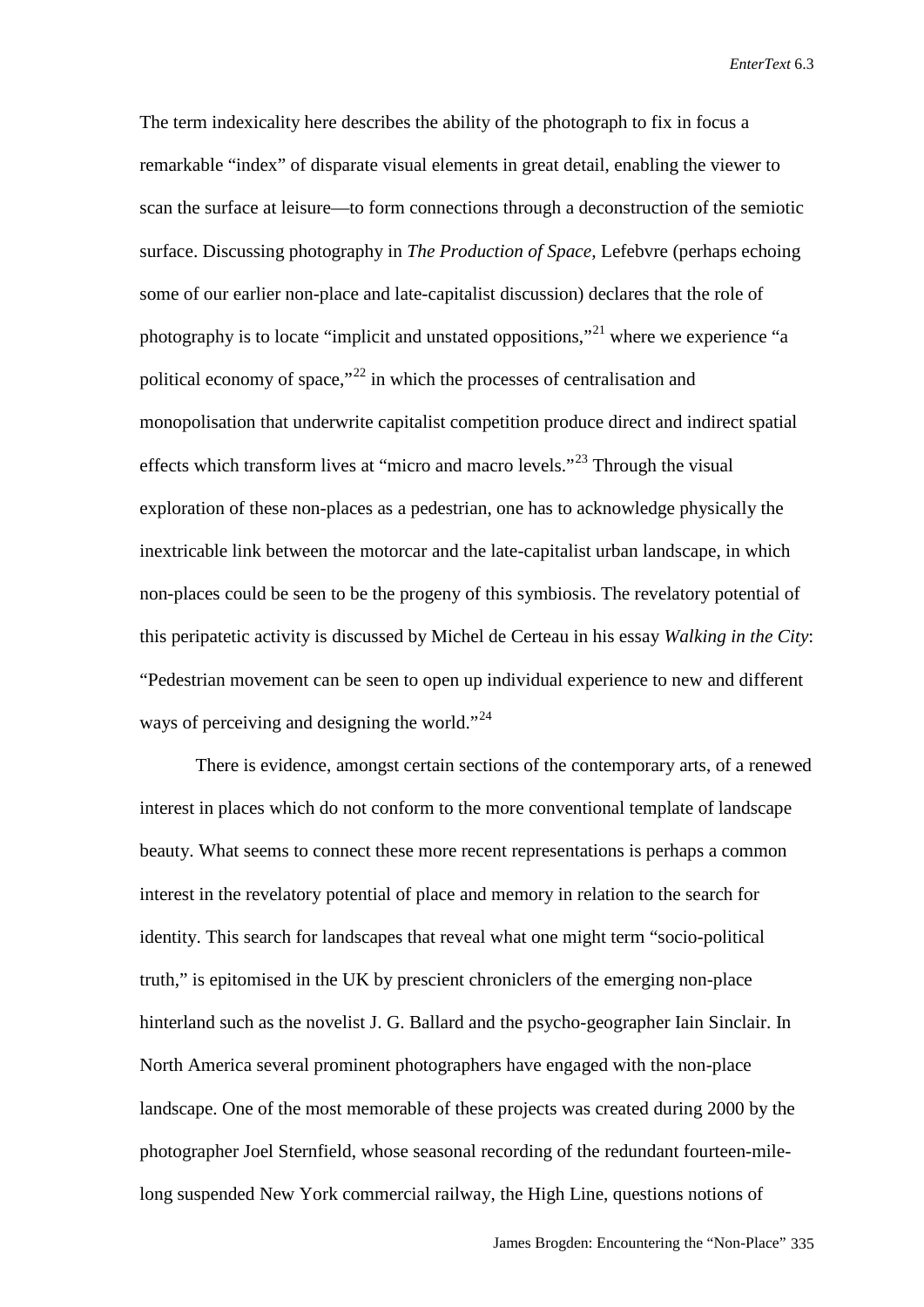beauty and (more importantly for our debate) functions in relation to the legacy of industrial obsolescence. In the supporting gallery catalogue, *Joel Sternfield Walking the High Line,* Adam Gopnik describes the natural restoration which has taken place within the seven-acre Manhattan site: "For the moment, the High Line has gone not to wrack and ruin but to seed: weeds and grasses and even small trees sprout from the track bed. There are irises and lamb's ears and thistle-tufted onion grass...."<sup>[25](#page-16-22)</sup> As a postscript to Sternfield's project, efforts have been made by the *Friends of the High Line* to preserve this sinuous "park" from development.

#### **The recovered landscape of non-place**

The argument for some form of preservation of the non-place has been gaining ground recently amongst a selection of contemporary landscape architects who, through their ideas and projects, are acknowledging the issues surrounding the reclamation, preservation, and regeneration of these sites. The inherent paradox that non-places present is how to protect the natural re-wilding process, without such intervention interfering with the integrity of the serendipitous place. It would seem that within this new aesthetic of landscape architecture the re-colonisation of non-place is both physical and eidetic. I use the term eidetic here to describe the notion that landscape itself is capable of transmitting ideas beyond its purely phenomenological state. In *Recovering Landscape: Essays in Contemporary Landscape Architecture,* the American landscape architect James Corner argues that we engage with landscape through the eidetic filter of ideas: "Landscape reshapes the world not only because of its physical and experimental characteristics but also because of its eidetic content, its capacity to contain and express ideas and so engage the mind."[26](#page-16-23) The creative challenge for both architects and planners, according to James Corner, is to "resist the homogenisation of the environment whilst also heightening local attributes and a collective sense of place."<sup>[27](#page-16-24)</sup>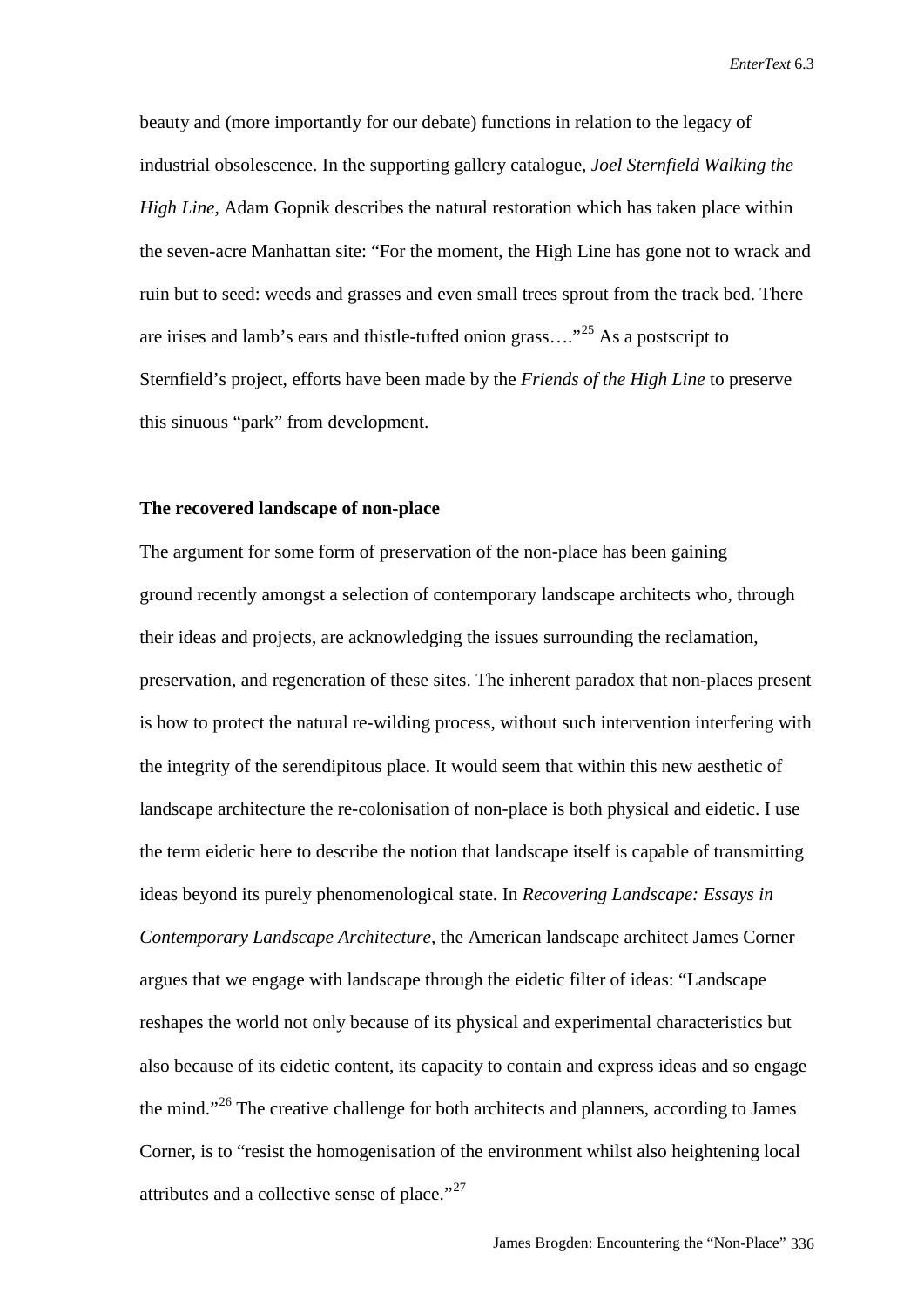#### **Non-place as palimpsestic counter-monument**

I would argue that this collective "sense of place" is often articulated in space by the monument. The monument's "voice," its commemorative function, attempts, through siting and materiality, to assuage the fragmentary nature of memory and the contestatory nature of remembrance. But of course (and beyond the scope of this paper), we must acknowledge that the equally contested issue is: whose memories do we remember and commemorate in the first place—and where? In responding to this memorial question, Michael Landzelius challenges our tendency to memorialise the past, by encouraging a more spatialised disinheritance that would not petrify the past but maintain its complexity, therefore "forestalling a closure of meaning."[28](#page-16-25) A prescient reminder for our own period (and perhaps a view which could be seen to support the reclaiming of non-place as an appropriate palimpsestic counter-monument to the legacy of late-capitalism) is made by Sert, Léger, and Giedon in their 1943 essay, *Nine points on Monumentality*: "[Monuments are] only possible in periods in which a unifying consciousness and unifying culture exists. Periods which exist for the moment have been unable to create lasting monuments."<sup>[29](#page-16-26)</sup>

It may be possible to view the non-place in this way, as a potential countermonument to the disunities inscribed across the late-capitalist landscape—a "bottom-up" index of collective memory, perhaps embodying a redemptive function for those who have witnessed its gradual transformation from "place" to "non-place." In relation to the function of the counter-monument, we might consider the German response to memory and place: one of the most intriguing responses to Germany's memorial issues has been to incorporate the transient counter-monument, to challenge the conventional premise of the monument. For if we encourage monuments to do our remembering for us, then some would argue that there is also the temptation to forget. One is reminded of a particular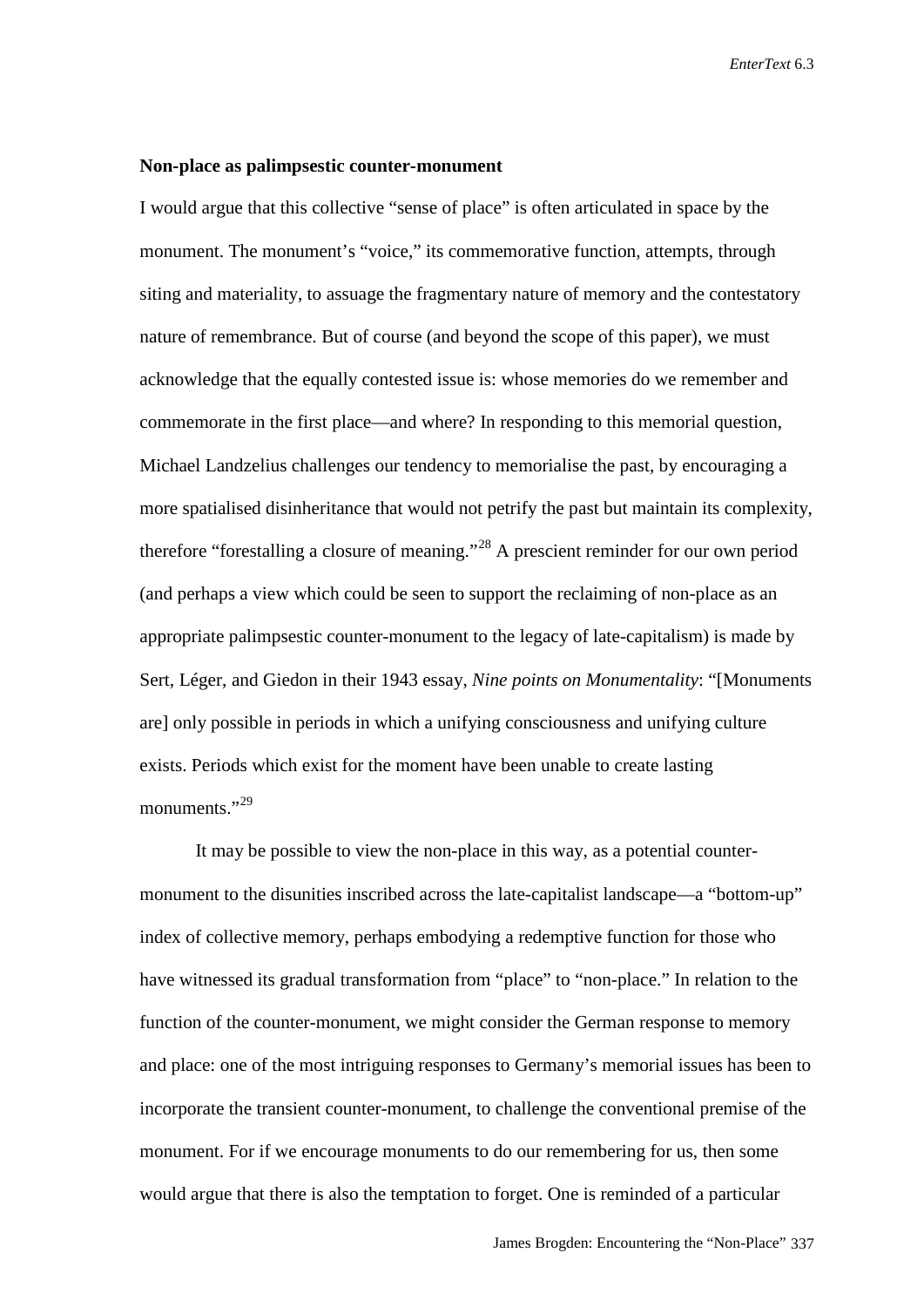German counter-monument constructed in 1986, *Monument for Peace and Against Fascism*, a twelve-metre-high column made from aluminium and lead, created by Jochen Gerz and Esther Shalev. This haunting structure was designed to submerge into the soil over time, as "memory tourists" inscribed their memorial messages across the one-and-ahalf-metre sections. The inbuilt "self-destruction" of such transient counter-monuments perhaps alludes to the contingency of all memory and meaning, but paradoxically (in this context) may ignite a more sustained act of remembrance, as James Young speculates: "By resisting its own reason for being, the counter-monument may paradoxically reinvigorate the very idea of the monument itself."<sup>[30](#page-16-27)</sup>

So could a form of intervention work within the non-place, to provide us with an ever-changing counter-monument to urban collective memory, without affecting its essentially inchoate appearance? I would argue that those organisations which already purchase and act as the guardians of "areas of outstanding beauty"—most notably English Nature and the National Trust (in the UK)—might wish to reconsider their criteria when acquiring future sites. The acquisition of a non-place within their landscape portfolio would surely elicit a broader debate as to the existing notions relating to heritage and to that most difficult of words, beauty. Indeed, how ironic it would be if such valorisation led to an increase in access to the non-place, thereby placing those innate qualities previously discussed, at risk.

#### **Conclusion**

Through an encounter with non-place, we are presented perhaps with an opportunity to consider the urban dislocation ascribed to late-capitalism, its subsequent impact upon our "sense of place" and collective memory. There is also the possibility that society may come to view the non-place as a potential palimpsestic counter-monument to memorialise, through the rampant re-colonisation of flora and fauna, those previously disempowered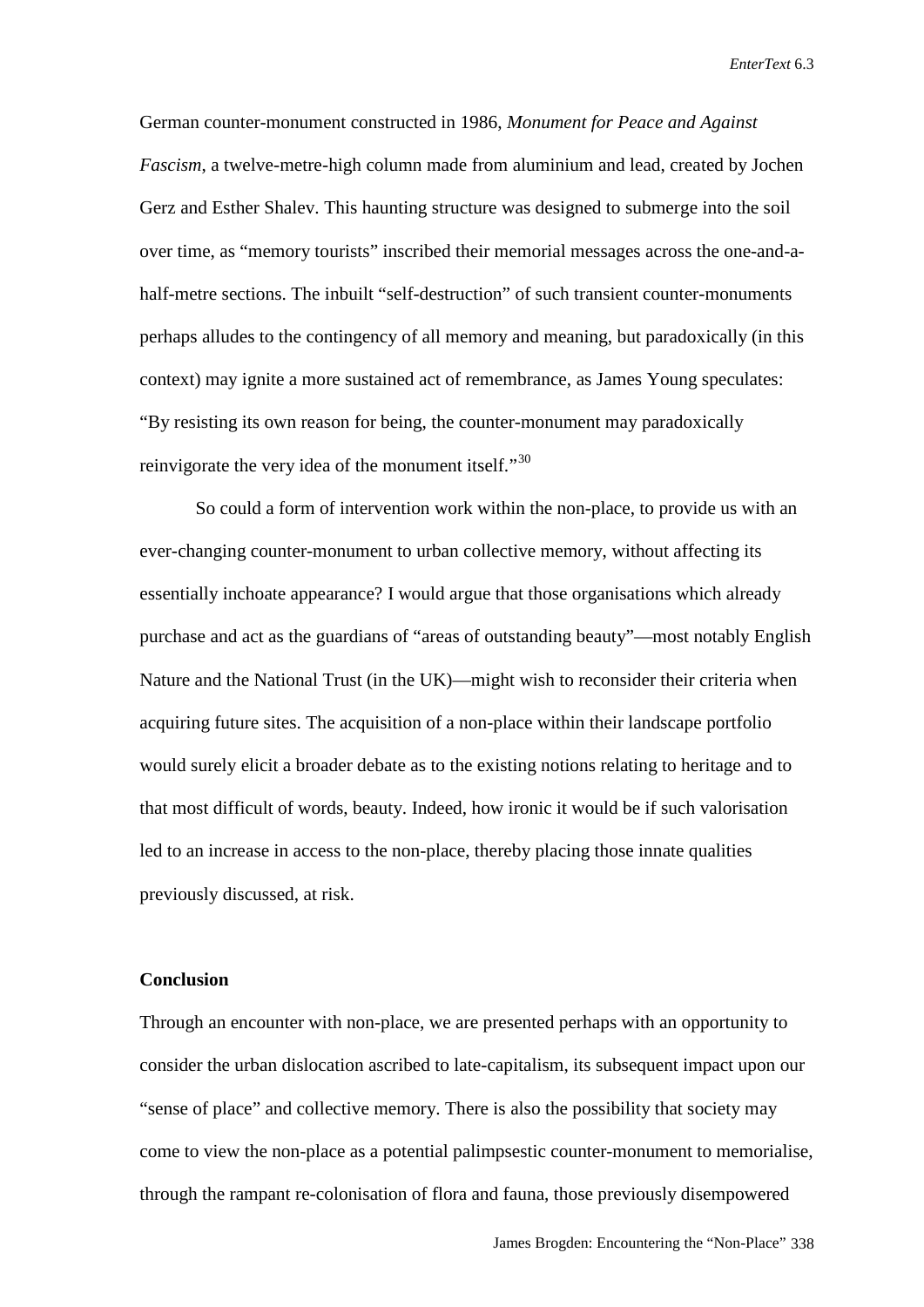urban inhabitants who "made way" during the post-1960s urban reconfiguration. For the aetiologically reticent, the non-place may be simply cherished as an emerging "new landscape"—without apparent design, yet a place that is becoming increasingly valuable in relation to its paradoxical biodiversity, enabling perhaps, a unique aperture through which we might view an alternative to the increasing homogenisation of the urban landscape.

#### **Notes**

<span id="page-15-0"></span><sup>&</sup>lt;sup>1</sup> Pierre Nora, *Les Lieux de Mémoire, vol. 2: La Nation* [Realms of Memory] (Paris: Gallimard, 1986). <sup>2</sup> Although similar "non-places" exist in some form within the emerging cities outside the West, most

<span id="page-15-1"></span>notably the Indian *maidan*, such parallels are beyond the scope of this paper.<br><sup>3</sup> It is worth noting here the problematic position of the photographer (or any commentator within a critical debate perhaps) as "privileged witness," and the related issues of power, exclusivity, and access to the resources of communication and audience, etc.

 $4$  I use the term "image fatigue" to describe the problem of lack of interest in an audience already subjected to thousands of sophisticated visual messages every day.

<sup>&</sup>lt;sup>5</sup> Jean-Michel Rabate, in Rabate, ed., *Writing The Image After Roland Barthes*, (University of Pennsylvania Press, 1997), 35.

<sup>&</sup>lt;sup>6</sup> A more extensive exploration of the relation between children and non-place could form an interesting further study, but is beyond the scope of this discussion.

<sup>7</sup> Kevin Fitzpatrick and Mark LaGory, *Unhealthy Places: The Ecology of Risk in the Urban Landscape* (London: Routledge, 2000), 66.

<sup>8</sup> In the UK in particular, one is reminded of the recent media debate (especially in *The Daily Telegraph*) regarding the issue of children and the proposed benefits of more "risk-taking" outdoor play, free from

over-protective parental supervision.<br><sup>9</sup> Victor Turner, "Betwixt and Between: The Liminal Period in *Rites de Passage*" in *The Forest of Symbols: Aspects of Ndembu Ritual* (London: Cornell University Press, 1967), 95.

<sup>&</sup>lt;sup>10</sup> The film *Falling Down* (1993), directed by Joel Schumacher and starring Michael Douglas, traces the modern allegory of a disenchanted American white male traversing contested zones in the American city. <sup>11</sup> John Vidal, "It doesn't look much, but this bleak corner of Essex is being hailed as England's rainforest"<br>(London: *Guardian Newspapers*, 3 May 2003).

<sup>&</sup>lt;sup>12</sup> Iain Sinclair, *London Orbital: A Walk around the M25* (London: Penguin Books, 2003), 241.<br><sup>13</sup> Marc Augé, *Non-places: Introduction to an Anthropology of Supermodernity* (London and New York: Verso, 1995).

<sup>&</sup>lt;sup>14</sup> Ibid, 30.<br><sup>15</sup> Barry Sandywell, *Reflexivity and the Crisis of Western Reason* (London: Routledge, 1996), 2.<br><sup>15</sup> I use the term "identity" specifically from a contemporary Western perspective (whilst acknowledging that this contested term in its relationship to the *sovereign self* is open to much debate, especially within the discipline of post-colonialism). My use of "identity" and to a lesser extent "self" is couched within the definition suggested by Richard Meyer in James Young, ed., *Critical Terms for Art History* (2nd edition, Chicago: University of Chicago Press, 2003): "…the term was often used to designate a problem—an "identity crisis" or a "search for identity"—stemming from the individual's alienation in the face of an increasingly anonymous society."

<sup>&</sup>lt;sup>17</sup> Sigmund Freud, "A Note upon the 'Mystic Writing Pad'" (1925), *General Psychological Theory* (New York: First Touch Stone Edition, 1997), 207.

<sup>&</sup>lt;sup>18</sup> Peter Jackson, *Maps of Meaning: An Introduction to Cultural Geography* (London: Routledge, 1995).